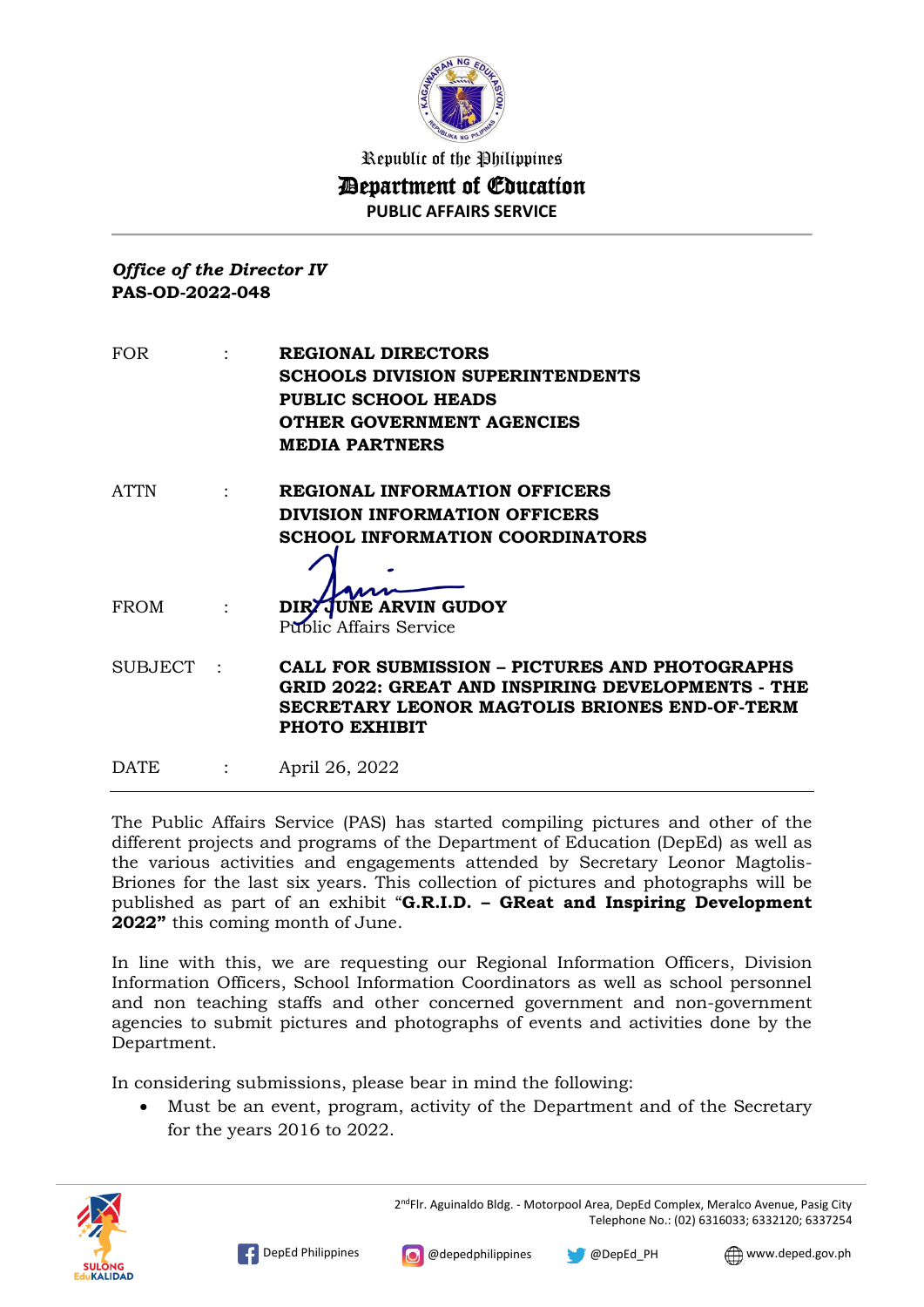

 Best photographs/ pictures depicting the theme/ importance of the event and of the Secretary performing her function.

Please take note of the technical specifications of the submission:

- File format: JPG or PNG
- Orientation: Landscape or portrait
- Resolution: At least 150dpi
- Information: Name of photographer, year, and location
- Provide 1-2 sentences caption for each photo

Also, please refer to table for examples of programs for consideration:

| Category                          | Programs/Keywords                                                    |  |  |
|-----------------------------------|----------------------------------------------------------------------|--|--|
| K to 12 Curriculum Review         | K to 12, ALS, IPEd, Madrasah, SPED, inclusive education, senior      |  |  |
| and Update                        | high school tracks, work immersion, learning delivery and            |  |  |
|                                   | assessments, learning resources (e.g., textbooks and modules),       |  |  |
|                                   | consultation, planning, monitoring, evaluation                       |  |  |
| Improvement of the                | Construction and rehabilitation of school buildings and classrooms,  |  |  |
| Learning Environment              | gender-sensitive and safe learning environment, cultural             |  |  |
|                                   | standards, schools as zones of peace, school-based feeding           |  |  |
|                                   | program, digital education equipment, children's rights, response    |  |  |
|                                   | to natural and human-induced disasters, Last Mile Schools,           |  |  |
|                                   | Gabaldon building                                                    |  |  |
| Teachers' Upskilling and          | Training workshops, coaching and mentoring programs,                 |  |  |
| Reskilling                        | instructional leaders, NEAP, EdTech, virtual workshops,              |  |  |
|                                   | scholarships, research                                               |  |  |
| <b>Engagement of Stakeholders</b> | Turnover of donations and learning resources, public and private     |  |  |
| for Support and                   | education complementarity, stakeholders support and                  |  |  |
| Collaboration                     | collaborations, private organizations, local government units,       |  |  |
|                                   | Oplan Balik Eskwela, EduAksyon                                       |  |  |
| <b>Basic Education Learning</b>   | Alternative learning delivery modalities, TV and radio-based         |  |  |
| <b>Continuity Plan</b>            | instruction (e.g., DepEd TV), modular learning, online learning      |  |  |
|                                   | (e.g., DepEd Commons), distance learning innovations, mental         |  |  |
|                                   | health and psychosocial support services, introduction and           |  |  |
|                                   | expansion of limited face to face classes, health and safety         |  |  |
|                                   | protocols in schools, BIDA Kid, pediatric vaccination (Vacc2School), |  |  |
|                                   | Handang Isip, Handa Bukas                                            |  |  |

#### **PROGRAMS**



2<sup>nd</sup>Flr. Aguinaldo Bldg. - Motorpool Area, DepEd Complex, Meralco Avenue, Pasig City Telephone No.: (02) 6316033; 6332120; 6337254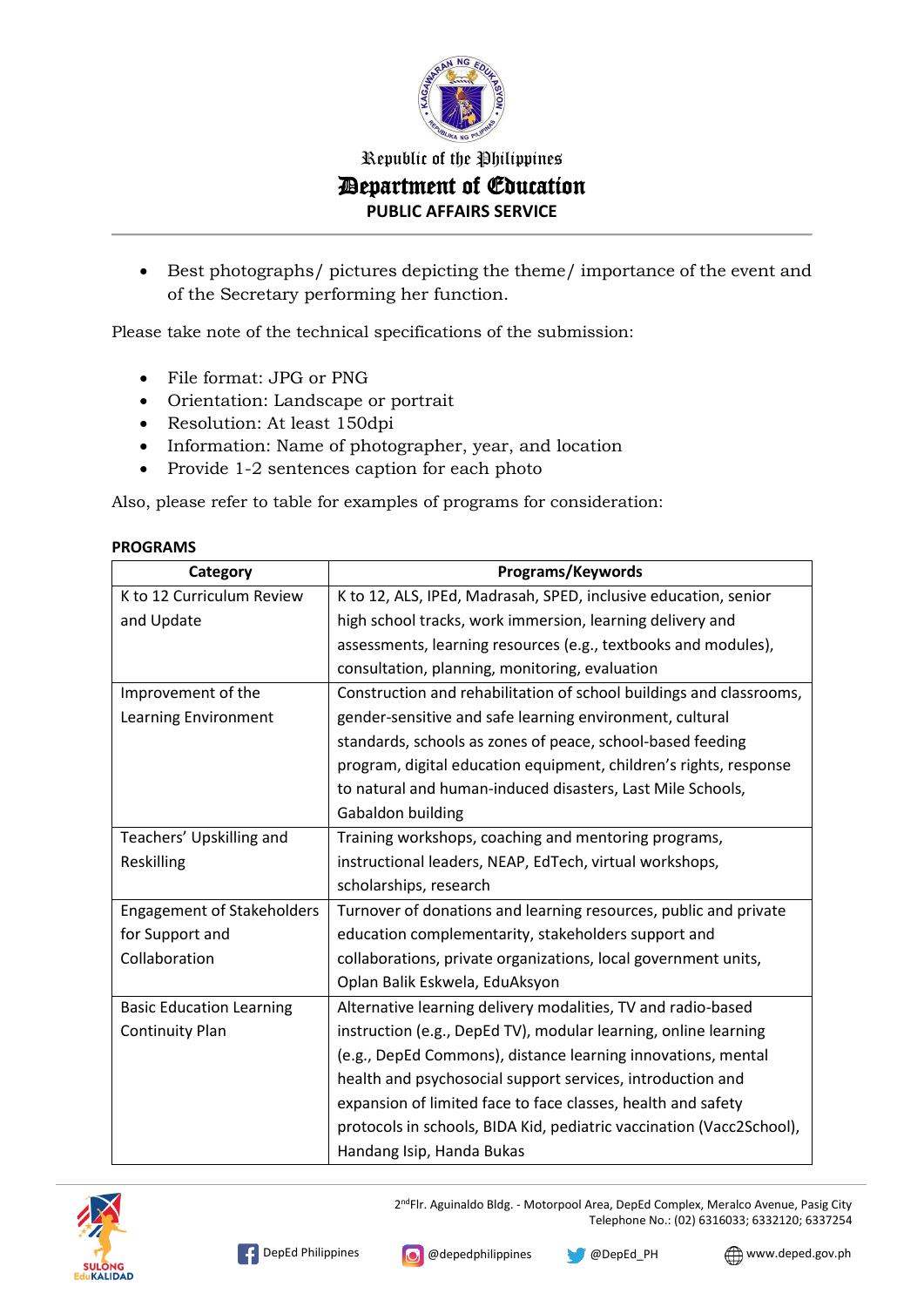

Each agency/office is encouraged to submit a minimum of 100 best picture, which shall include submissions from teachers, non-teaching personnel, other school officials and other stakeholders.

Entries shall be submitted to the Regional Offices using the Photo Submission and Release Form in Annex A of this Memorandum, and the deadline of submission is on June 3, 2022.

For queries and other information, you may contact **Mr. Janssen Cabrera** Head, Creative Media Unit - PAS through email at [janssen.cabrera@deped.gov.ph](mailto:janssen.cabrera@deped.gov.ph) or Viber /SMS at +63927-316-8211

For your information and compliance.